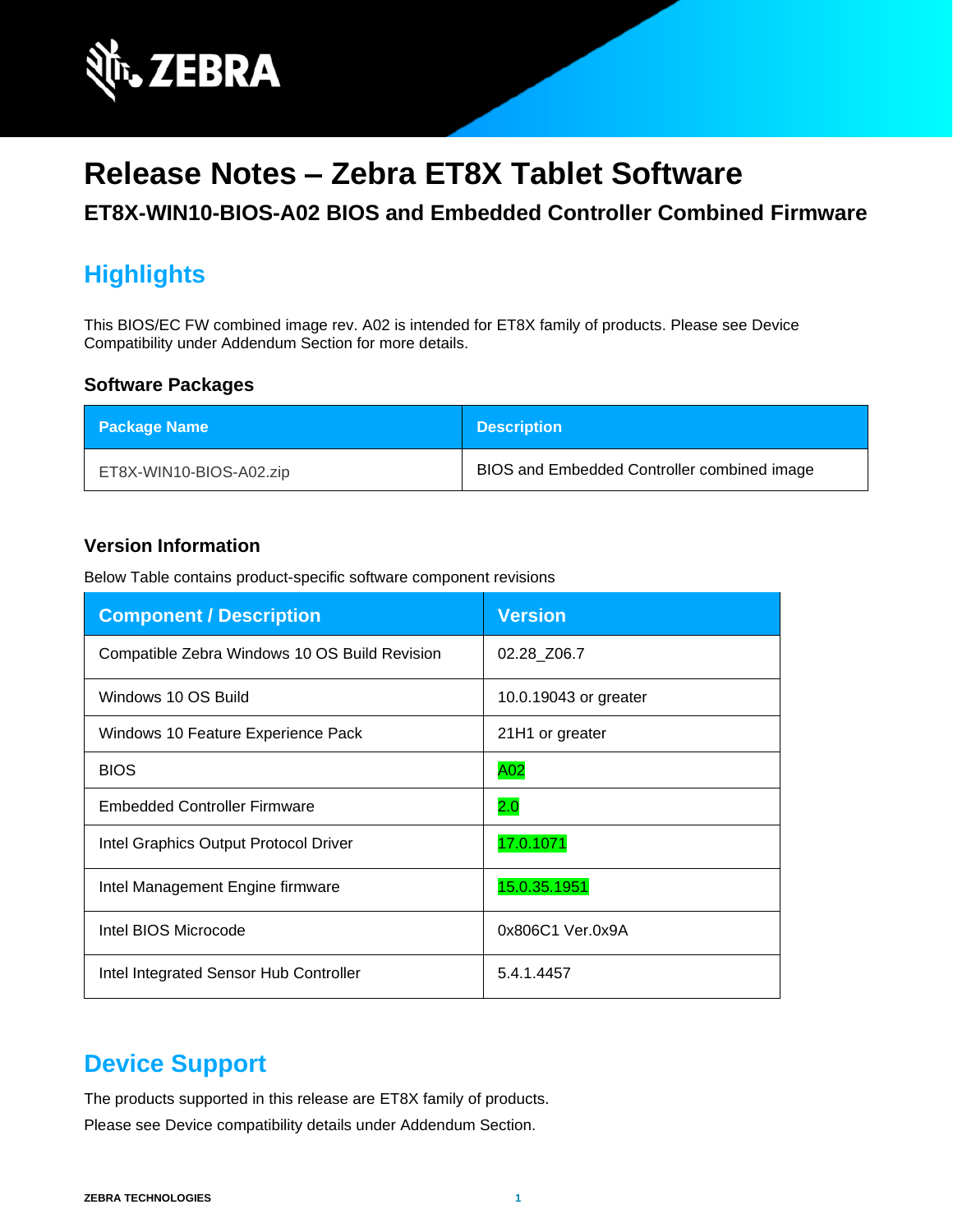

### **New Features**

• Enabled auxiliary battery optional kit.

## **Resolved Issues**

- Improved tablet performance when connected to external keyboard, docking station or Thunderbolt cradle
- Front camera preview image is not reversed anymore
- External display connected via Thunderbolt cradle works as expected
- USB 3.0 devices connected to docking station are consistently re-enumerated after warm boot or on resume from hibernation
- BIOS Boot Priority Menu works as intended now

### **Usage Notes**

To apply an image:

- 1. Extract \*.exe file from the package.
- 2. Run the \*.exe file on the device.

#### **Known Constraints**

• None

## **Important Links**

- [Zebra Techdocs](http://techdocs.zebra.com/)
- [Developer Portal](http://developer.zebra.com/)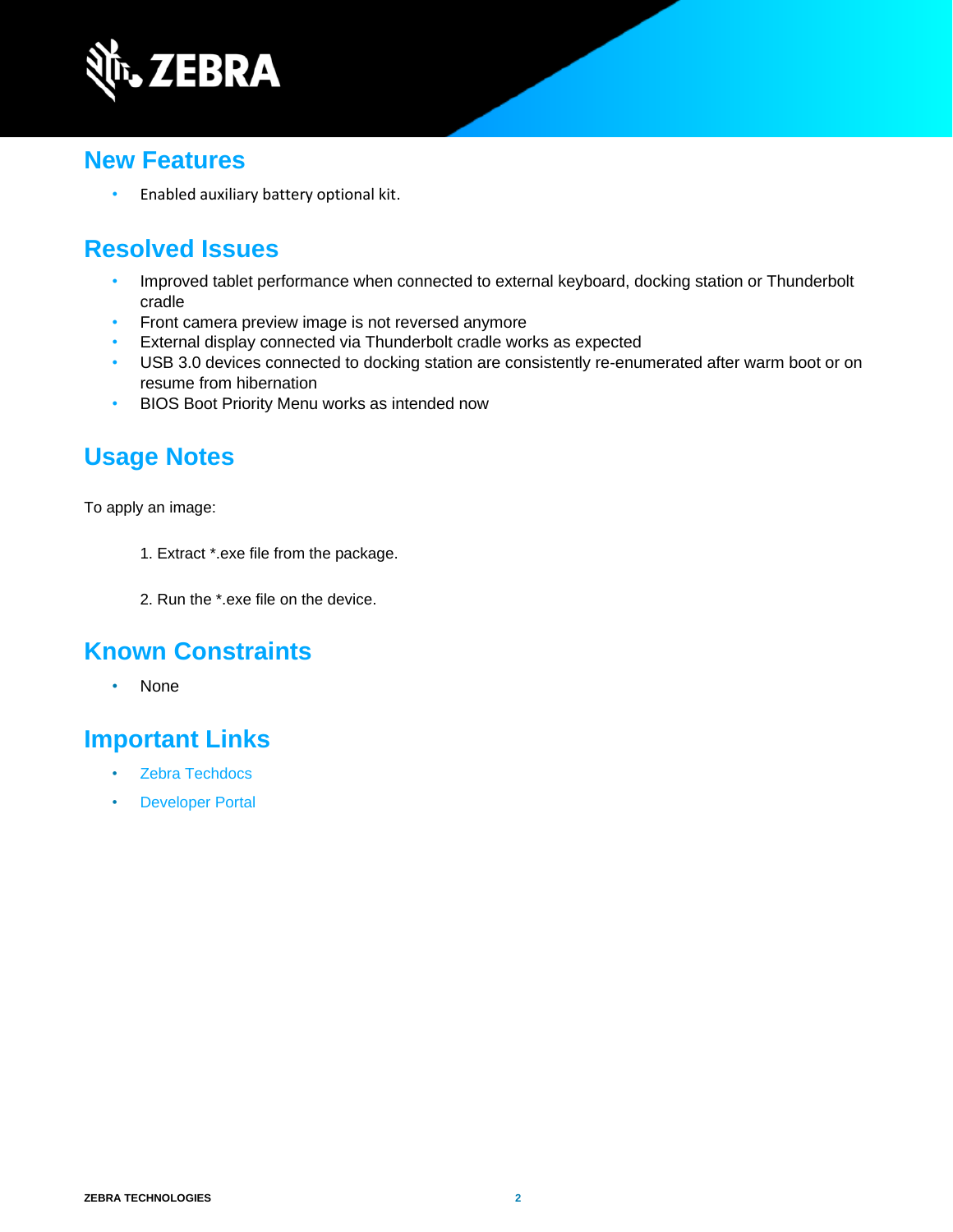

# **Addendum**

#### **Device Compatibility**

This software release has been approved for use on the following devices.

| <b>Device</b><br><b>Family</b> | <b>Part Numbers</b>                                                                                                                                                                                           |                                                                                                                                                                                                               | <b>Device Specific</b><br><b>Manuals and Guides</b> |
|--------------------------------|---------------------------------------------------------------------------------------------------------------------------------------------------------------------------------------------------------------|---------------------------------------------------------------------------------------------------------------------------------------------------------------------------------------------------------------|-----------------------------------------------------|
| ET80A                          | ET80A-0P5A1-000<br>ET80A-0P5A1-C00<br>ET80A-0P5A1-0F0<br>ET80A-0P5A2-000<br>ET80A-0P5A2-0F0<br>ET80A-0P5A2-CF0<br>ET80A-0P5A2-00A<br>ET80A-0P5A2-CFA<br>ET80A-0P5B2-000<br>ET80A-0P5B2-CF0<br>ET80A-0P5B2-00A | ET80A-0P5B2-CFA<br>ET80A-0P5B3-00A<br>ET80A-0P5B3-CFA<br>ET80A-0P6B2-00A<br>ET80A-0P6B3-CFA<br>ET80A-0P8B2-CFA<br>ET80A-0P8B3-CFA<br>ET80A-0P6B2-000<br>ET80A-0P6B3-CF0<br>ET80A-0P8B2-CF0<br>ET80A-0P8B3-CF0 | <b>ET80 Support Page</b>                            |
| ET85B                          | ET85B-3P5A1-000<br>ET85B-3P5A2-000<br>ET85B-3P5A2-00C<br>ET85B-3P5A2-0F0<br>ET85B-3P5A2-CF0<br>ET85B-3P5A2-CFC<br>ET85B-3P5B2-000<br>ET85B-3P5B2-00C                                                          | ET85B-3P5B2-CF0<br>ET85B-3P5B2-CFC<br>ET85B-3P5B3-00C<br>ET85B-3P6B2-000<br>ET85B-3P6B2-00C<br>ET85B-3P8B2-CF0<br>ET85B-3P8B2-CFC                                                                             |                                                     |
| ET85C                          | ET85C-3P5A2-000<br>ET85C-3P5A2-00B<br>ET85C-3P5A2-CF0<br>ET85C-3P5A2-CFB<br>ET85C-3P5B2-00B<br>ET85C-3P5B2-CFB                                                                                                | ET85C-3P5B3-00B<br>ET85C-3P5B3-CFB<br>ET85C-3P6B3-CF0<br>ET85C-3P6B3-CFB<br>ET85C-3P8B3-CF0<br>ET85C-3P8B3-CFB                                                                                                |                                                     |